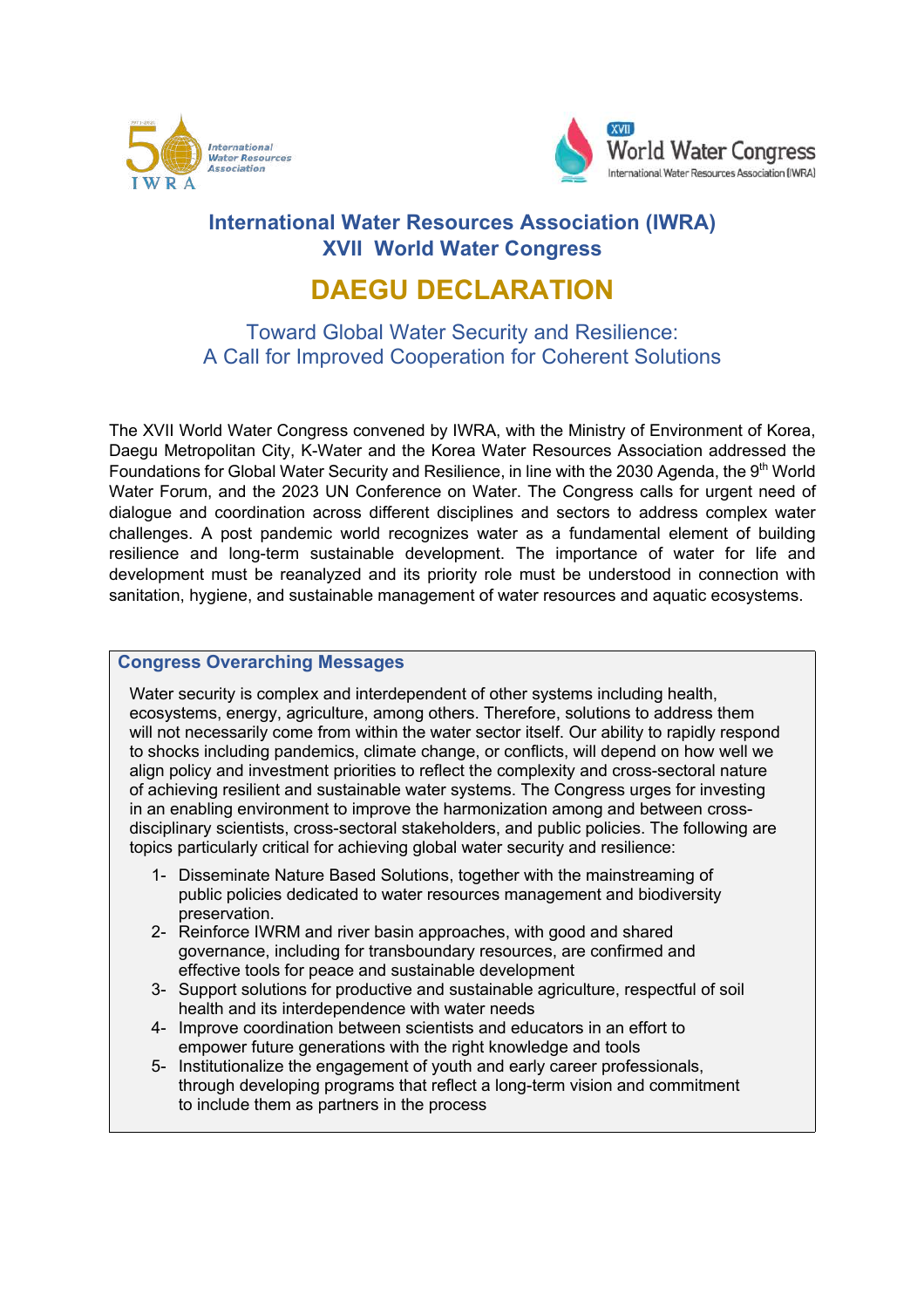



# **A CALL FOR ACTION**

#### **SCIENTIFIC COMMINUTY**

**BREAK DOWN THE SILOS |** The Congress insists on the deep interlinkage between water security and ecological security. The scientific community has a specific responsibility to explain these interconnexions, and to call for more coherent public policies, in order to tackle climate change and biodiversity crises. We call for exploring innovative technical and policy interventions at the interface of different disciplines.

## **POLITICAL LEADERS**

**ELEVATE WATER IN THE INTERNATIONAL POLICY AGENDA |** The congress recognizes water security is a key foundation to global security, which needs to be prioritized and reflected into the global policy agenda. Water should be jointly addressed at the same level of priority in the international agenda.

#### **YOUTH**

**TAKE OWNERSHIP |** The Congress recognizes the intergenerational responsibility in facing these huge challenges, and welcomes the skills, energy, commitment of young professionals, and encourages them to develop cooperation projects, cross-sectoral approaches, and to contribute beyond the conventional ways.

## **9th WORLD WATER FORUM IN DAKAR**

**EMBRACE SYSTEMS THINKING |** The Congress encourages the Forum to embrace the importance of systems thinking and breaking down disciplinary and institutional silos as it promotes future pathways and innovative responses that ensure the sustainability and resilience of the water sector.

#### **UN 2023 WATER CONFERENCE**

**ACCELERATE PROGRESS TOWARD THE SDGS** | Implementing the SDGs is critical to water security. Water security is linked to national and regional security. It requires strong cooperation between states, especially in the context of transboundary water management through joint institutions, global legal instruments.

### **IWRA BOARD**

**REFLECT AND REVISE |** Revise IWRA's vision and strategy to better support the momentum toward improved cooperation for coherent policies and strategies.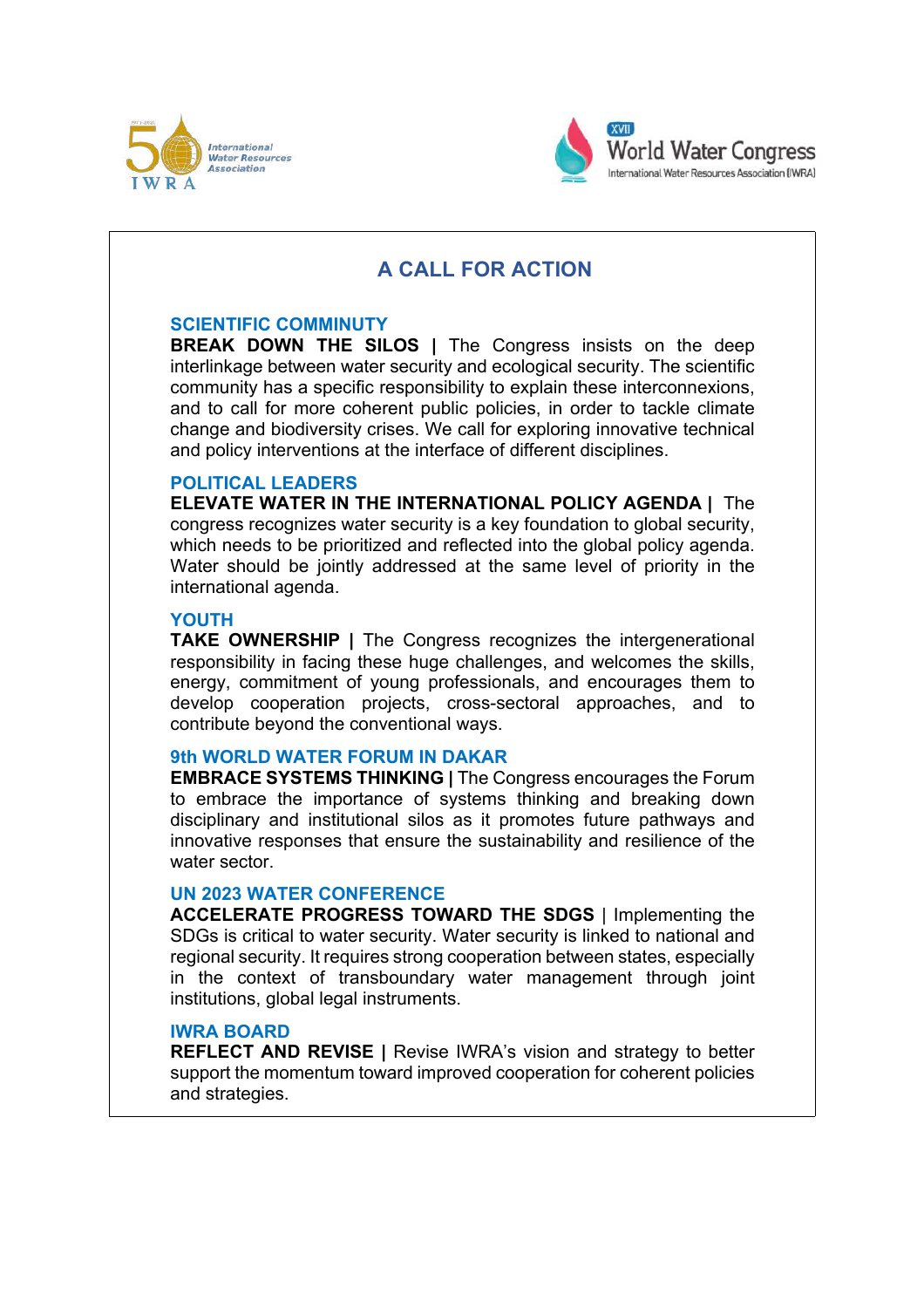$76$ 

**.................................. 0 .. HaeY ngJeong Vice Mayor, Daegu Metropolitan City** 

# **SIGNATORIES**

**Gabriel Eckstein President International Water Resources**  Association **(IWRA)** 

Jun-Haeng Heo **Chair of the National** Organizing Committee (NOC)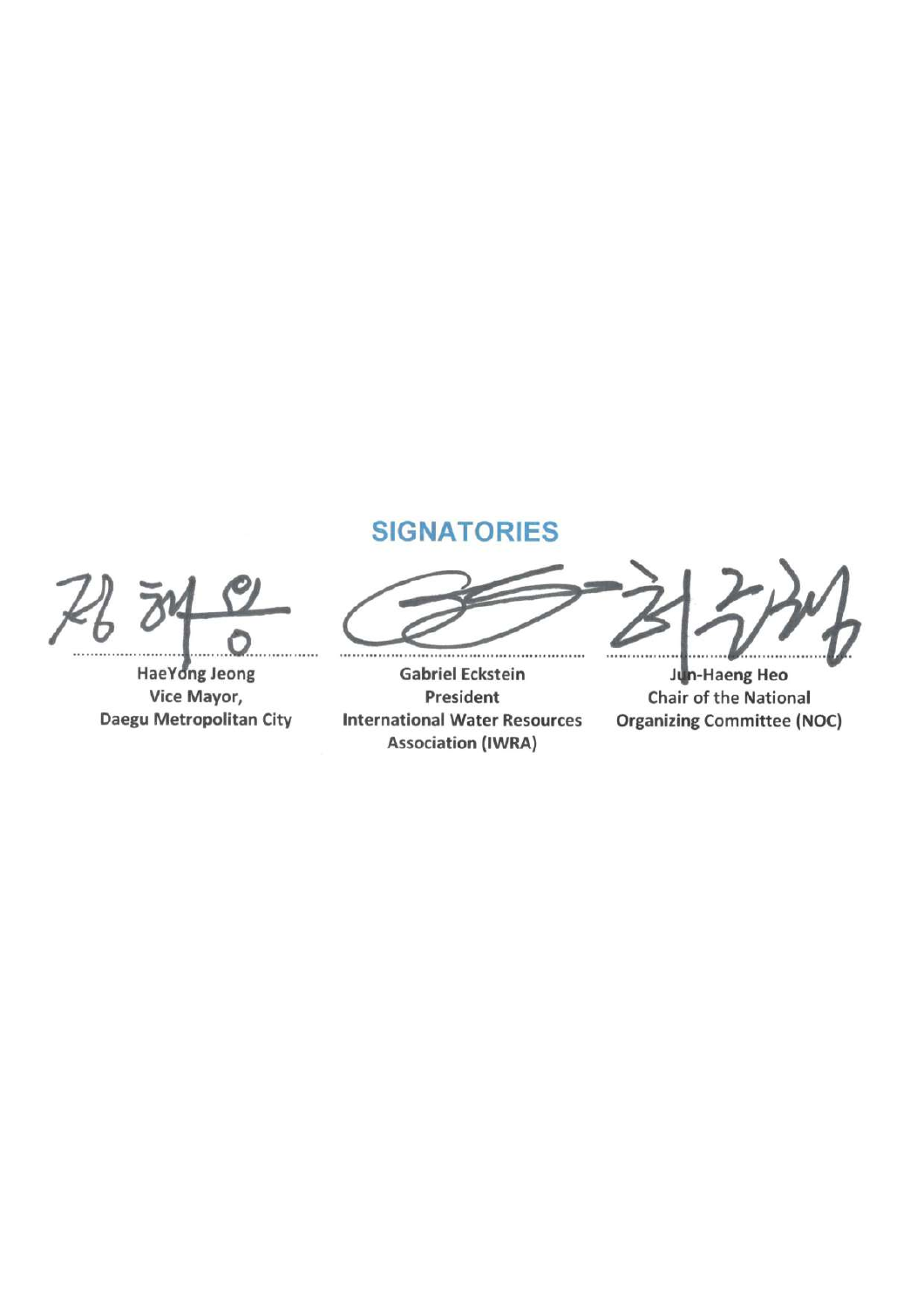



ó,

| Signature: | Signature:               | Signature:                      |
|------------|--------------------------|---------------------------------|
|            | Mehn km                  | w                               |
| Name:      | Name:<br>Kim hjebin.     | Name:<br>$\frac{2}{2}$ Han Girl |
| Signature: | Signature:               | Signature:                      |
| 72.7<br>C  | $\overline{\mathscr{C}}$ |                                 |
| Name:<br>6 | Name:                    | Name:                           |
| Signature: | Signature:               | Signature:                      |
| Name:      | Name:                    | Name:                           |
| Goodru Th  | $\frac{1}{2}$            | PEDRO PIGNATELLI                |
| Signature: | Signature:               | Signature:                      |
| Name:      | Name:                    | Name:                           |
| Signature: | Signature:               | Signature:                      |
| Name:      | Name:                    | <br>Name:                       |
| Signature: | Signature:               | Signature:                      |
| Name:      | Name:                    | Name:                           |

 $\theta$